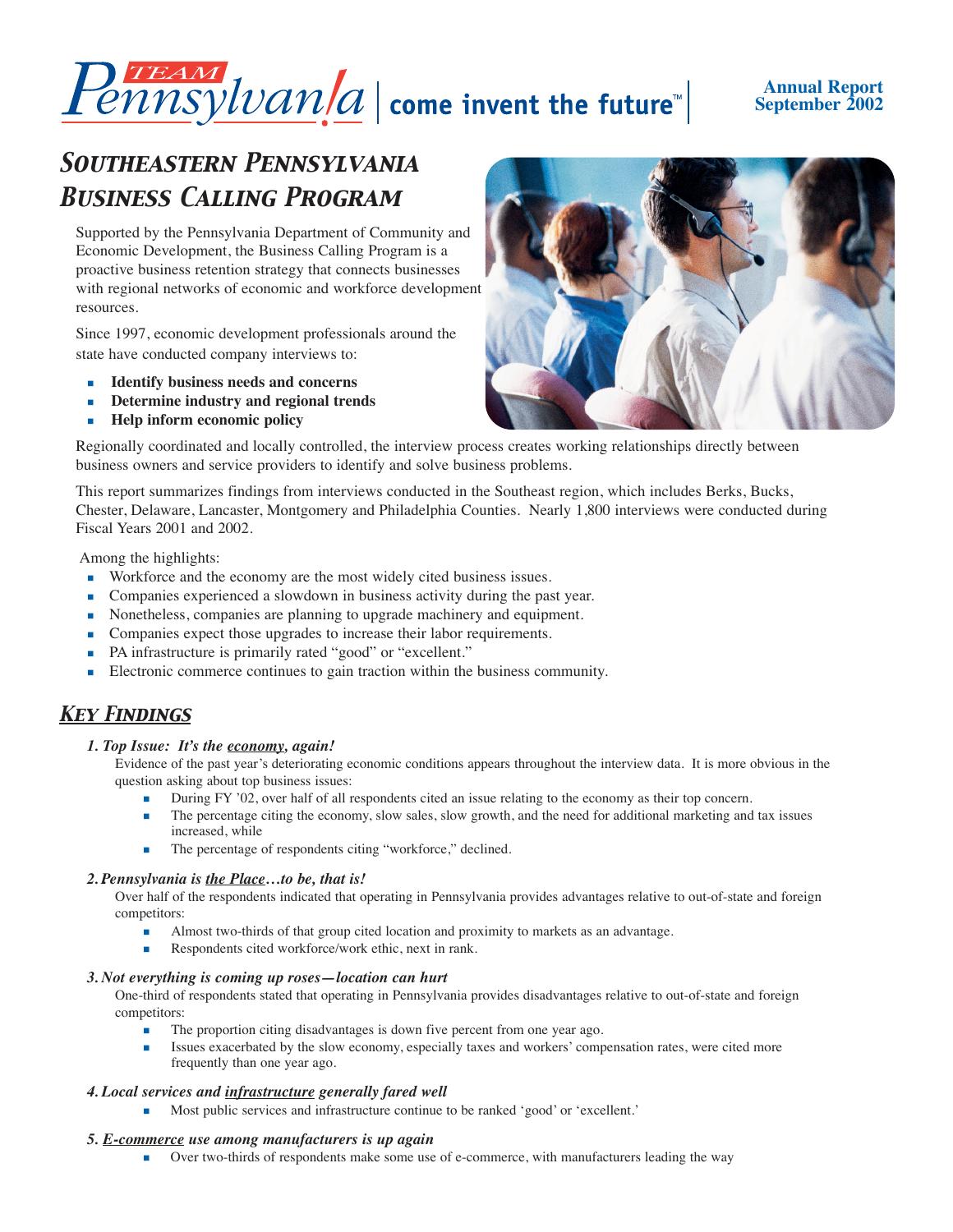## **Type of Business (FY '02)**



- **IDULE** Unlike other sectors, manufacturers are overrepresented in the sample.
- Just over one-fourth of respondents engage in state or federal contract work.

# **14.0% 4.9% 8.3% 24.3% 33.9% 4.2% 8.2% 2.2% 0% 1-5% 6-10% 11-15% 16-20% 21-25% >25% Decline**

- **Consistent with economic slowing, shares of companies** expecting no sales growth or decline increase, while shares for other categories decreased from one year ago.
- Behavior was similar for manufacturers and non-manufacturers.

# **Export Activity (FY '02)**



- **Consistent with economic slowing, export activity** slowed from a year ago.
- **Manufacturers not exporting but considering it are** under ten percent.

# **Machinery & Equipment Plans, next 12 months, Manufacturing (FY '02)**



- **Despite the slowdown, new equipment needs remain** high, but are down 10 percent from a year ago.
- Almost half those considering upgrades will require additional labor as a result.

# **Difficulty Recruiting Employees (FY '02)**



- Almost half of all respondents face difficulty recruiting workers.
- Consistent with economic slowing, the share reporting problems declined from one year ago.
- The larger share of manufacturers reporting difficulty may reflect an inability to find workers with prior experience in the field.
- College is a prerequisite for a larger share of entry positions in industries other than manufacturing, but is becoming a requirement for all sectors.

# **Difficult-to-fill Job Categories, Mfg. (FY' 02)**



**Manufacturers face many hiring challenges.** 

# **Projected Sales Growth (FY '02)**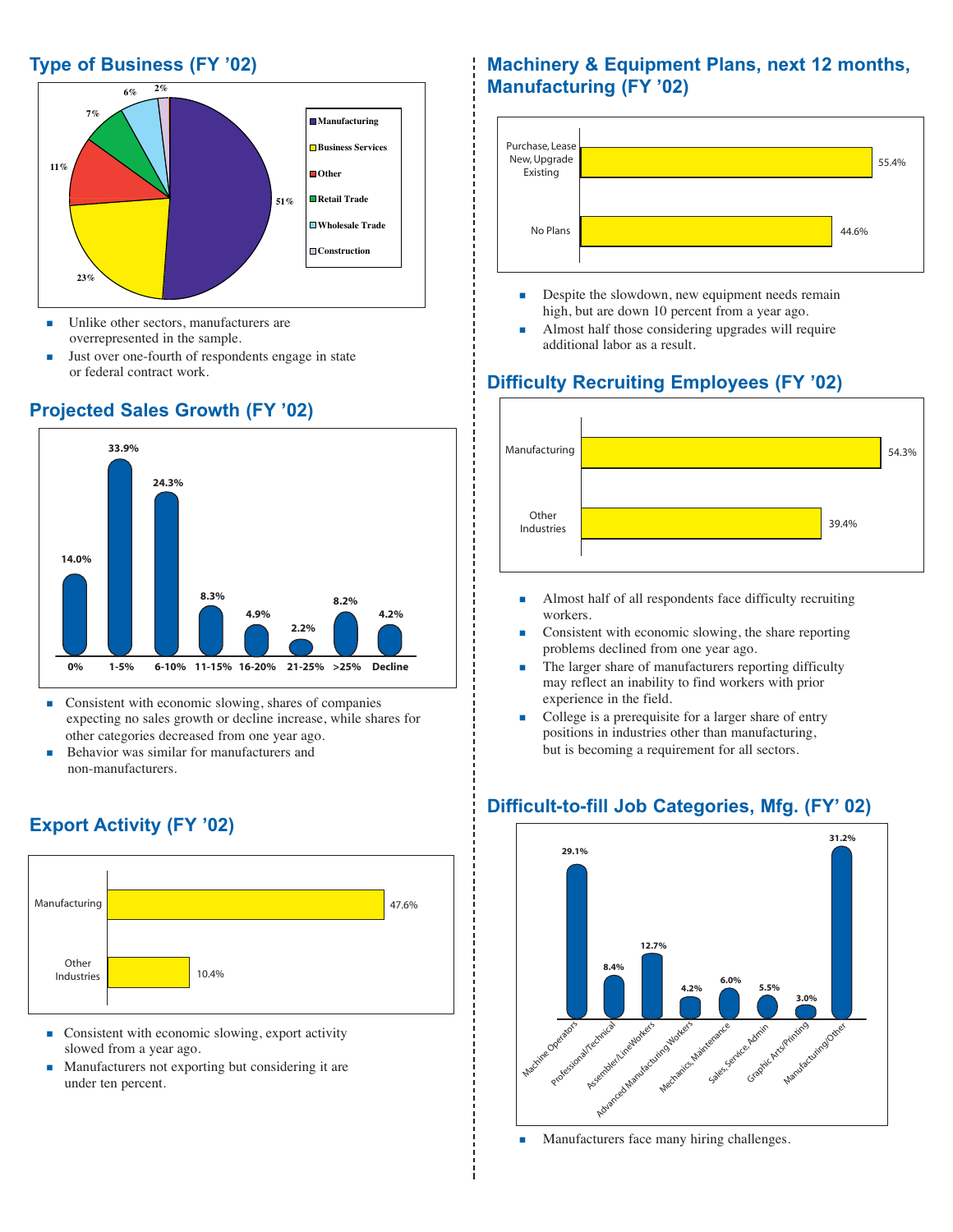## **Top Business Issue (FY '02)**



- Workforce is an issue of concern in SEPA, as other charts also indicate. As the economy recovers, workforce is likely to grow in prominence again. Incidentally, the level of unionization among respondents is low and continues to decline i.e., 15 percent for manufacturers and half that for others.
- The impact of the slowing economy was cited almost as frequently as workforce. Indeed, after workforce, only economic and financial issues were cited by more than ten percent of respondents.
- "Other" includes: blight, exit strategy, healthcare costs, regulations, roads, technology, water, zoning, misc.

## **Local Infrastructure Ratings (FY '02)**

|                     | Good or<br><b>Excellent</b> | Poor  | N/A   |  |
|---------------------|-----------------------------|-------|-------|--|
| Airports            | 50.1%                       | 2.6%  | 47.2% |  |
| Energy/Utilities    | 83.5%                       | 6.4%  | 10.1% |  |
| <b>Public Sewer</b> | 84.7%                       | 1.6%  | 13.7% |  |
| Public Transp.      | 57.3%                       | 9.5%  | 33.2% |  |
| <b>Public Water</b> | 82.8%                       | 2.7%  | 14.4% |  |
| <b>Road Systems</b> | 76.8%                       | 15.1% | 8.1%  |  |
| Telecom.            | 81.6%                       | 6.2%  | 12.2% |  |
| Zoning              | 62.9%                       | 10.0% | 27.0% |  |
|                     |                             |       |       |  |

- Most public services and infrastructure continue to be ranked highly—either "good" or "excellent"—by respondents.
- The number of "N/A" responses for rail and port facilities, was over 80 percent, based on low utilization.
- Ratings by manufacturers and non-manufacturers are similarly high—"good" or "excellent"—for most items.
- Highest shares of "poor" ratings: road system, zoning, public transport.

# **Pennsylvania Business Operations Advantages/ Disadvantages (FY '02)**



- Of the fifty percent of respondents indicating advantages over out-of-state and foreign competitors, more than half praised Pennsylvania's location and proximity to markets.
- Almost twenty percent of those citing advantages list "workforce/work ethic."
- Of the respondents citing disadvantages over out-of-state and foreign competitors, over half listed taxes.
- Consistent with economic slowing, the shares of respondents citing financial disadvantages—i.e., taxes, workers' compensation rates—increased from a year ago.
- Access to skilled labor was the second most frequent disadvantage cited, after taxes. Consistent with economic slowing, the share of manufacturers citing skilled labor access fell by one-third from a year ago.

# **E-Commerce Utilization (FY '02)**



- **Leading application is web marketing.**
- Manufacturers lead in internet purchasing and transactional selling.

# **Economic Development Assistance (FY '02)**

|                                          | Mfg.           | Other Ind.       |
|------------------------------------------|----------------|------------------|
| Marketing & Sales                        | $9.7\%$        | 6.3%             |
| Machinery & Equipment<br>Site & Facility | 17.5%<br>29.0% | $7.4\%$<br>15.9% |
| Infrastructure                           | 8.9%           | 4.6%             |

- Companies take advantage of a variety of economic development programs.
- Pennsylvania's many economic development programs bring together a number of resources to help the Commonwealth's businesses address critical challenges in order to grow employment and retain and develop talent.